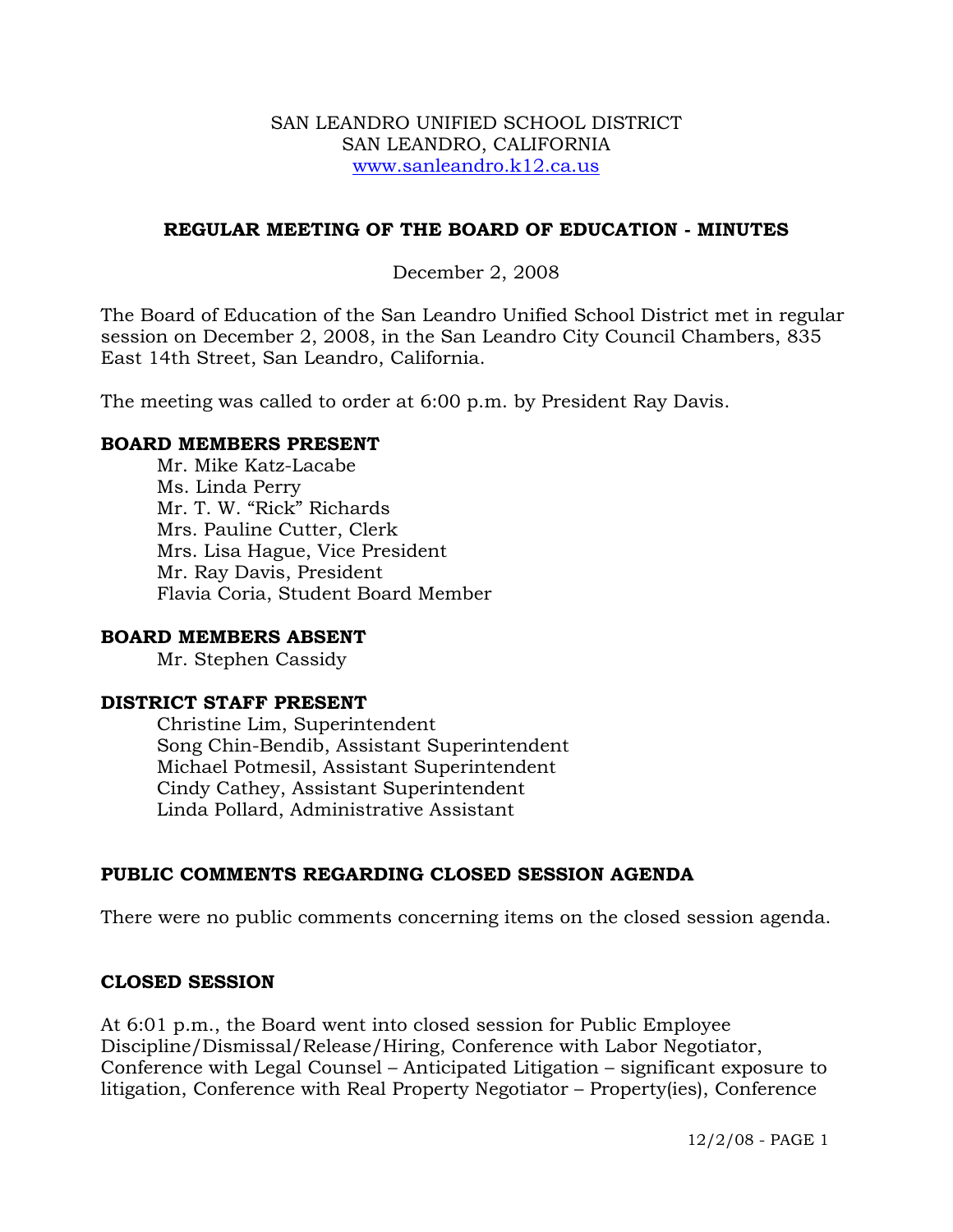with Legal Counsel – Existing Litigation, and Tort Claim pursuant Government Code Sections 54957, 54957.6, 54956.9(b), 54956.8, 54956.9 and 54956. The closed session was adjourned at 6:35 p.m.

The Board returned to open session at 7:04 p.m. with the Pledge of Allegiance to the Flag. President Davis said the Board had been in closed session and had taken the following action:

• On a motion made by Mr. Katz and seconded by Mr. Richards, the Board rejected liability claim #4104-08-00035-01-02 by a 6-0 vote. Mr. Cassidy was absent.

## **APPROVAL OF AGENDA**

On a motion made by Mr. Richards and seconded by Ms. Perry, the Board approved the agenda for the regular meeting of December 2, 2008, by a 6-0 vote. Mr. Cassidy was absent.

## **ACTION**

#### General Services

## 1.1-A Certification of Election

On a motion made by Mr. Richards and seconded by Mrs. Cutter, the Board approved to accept the Certification of the November 4, 2008, Election results as provided by the Alameda County Registrar of Voters by a 6-0 vote. Mr. Cassidy was absent.

#### **PRESENTATIONS**

Following the certification outgoing Board members President Ray Davis and Trustees Linda Perry, T.W. "Rick" Richards, and Stephen Cassidy, who was unable to attend were recognized and honored. Assemblymember Mary Hayashi, accompanied by Chris Parman, Chief of staff and Supervisor Alice Lai-Bitker, presented them with Certificates of Commendation. Senate Certificates of Commendation were presented by Jack Bastida, representing Senator Ellen Corbett.

The Superintendent and Vice-President Lisa Hague presented Board Resolutions containing highlights from each of their many years of services, thank you gifts,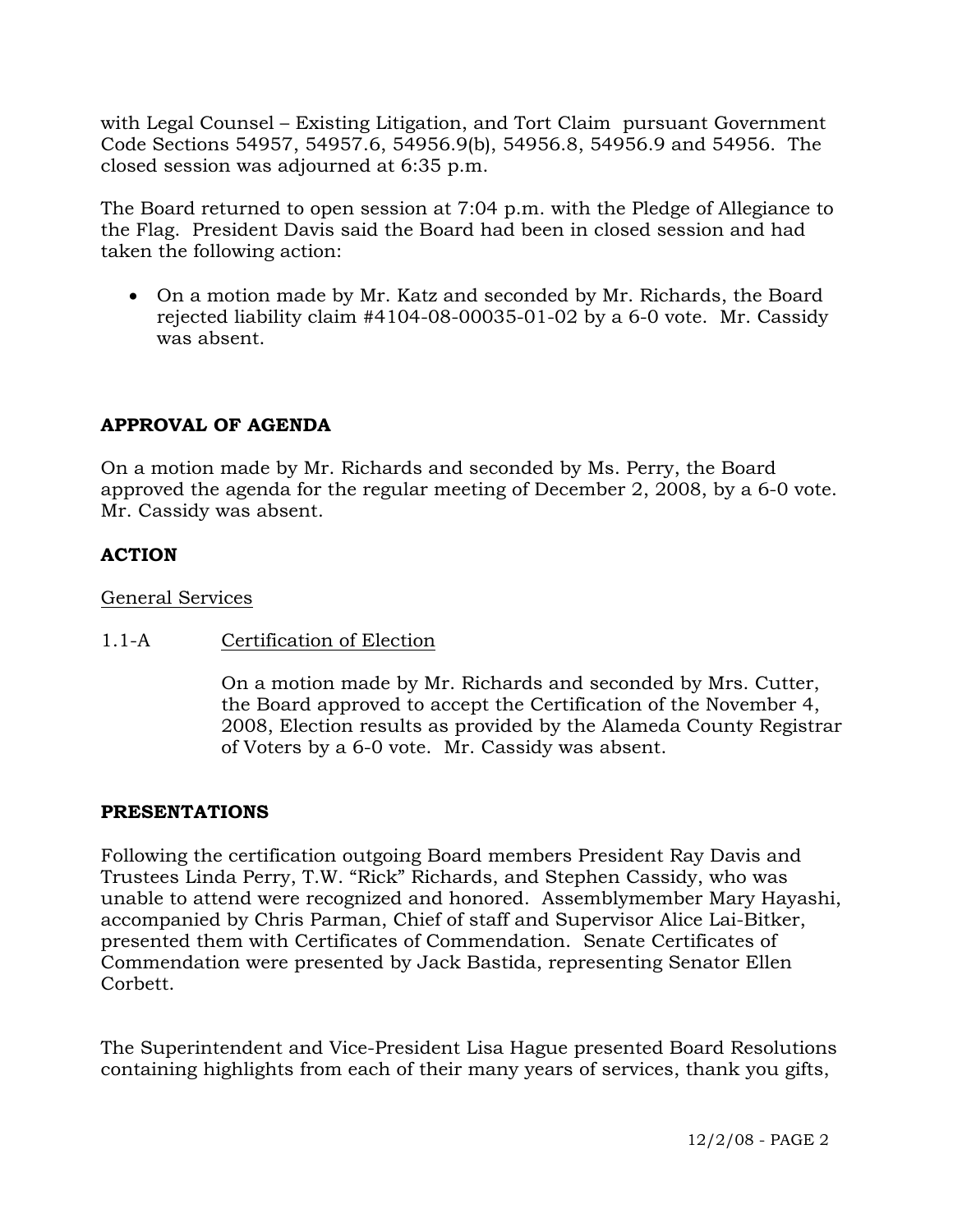and certificates, as each were instrumental in the passage and implementation of Measure B.

Trustee Linda Perry thanked everyone and spoke about coming full circle giving examples of the extensive work she has done on behalf of the schools and community, noting that she and Senator Ellen Corbett served on the City Council at the same time saying, "We crossed this threshold together."

Trustee Rick Richards also acknowledged his fellow Board members, the Superintendent and District staff. He thanked his wife Pam and presented her with a bouquet of flowers, acknowledging her friendship, love and support during his last eight years on the Board.

Trustee Ray Davis thanked those who have supported him over the last four years, especially the District staff, stating that "you are true professionals in your own right, and our District is much better because of what you do for our students each and every day."

# **PUBLIC TESTIMONY ON NON-AGENDA ITEMS**

- Billy Campbell, Teamsters' representative, thanked the outgoing Board members for giving him an opportunity to work with them toward the betterment of San Leandro schools.
- Pamela Richards said how proud she has been of her husband during his tenure as a Board trustee, adding that she has enjoyed getting to know Trustees Perry and Davis.
- Heidi Finberg thanked the Board for the partnerships between the City and District, adding that her son will be in the first 9th grade class that will be attending the new 9th Grade Campus.
- Councilmember Surlene Grant congratulated and thanked the outgoing Board members, especially Trustee Perry, for their years of service, and dedication to the San Leandro Unified School District.

## **REPORTS**

- 1) Correspondence Clerk Cutter receipt of the following email on November 20, 2008, from Jill Raimondi regarding the TOD's effect on our schools.
- 2) Student Board Member Report Flavia Coria, Student Board Member, updated that Board on the activities at San Leandro High School: The ASB Canned Food Drive for Davis Street has ended and a Toy Drive will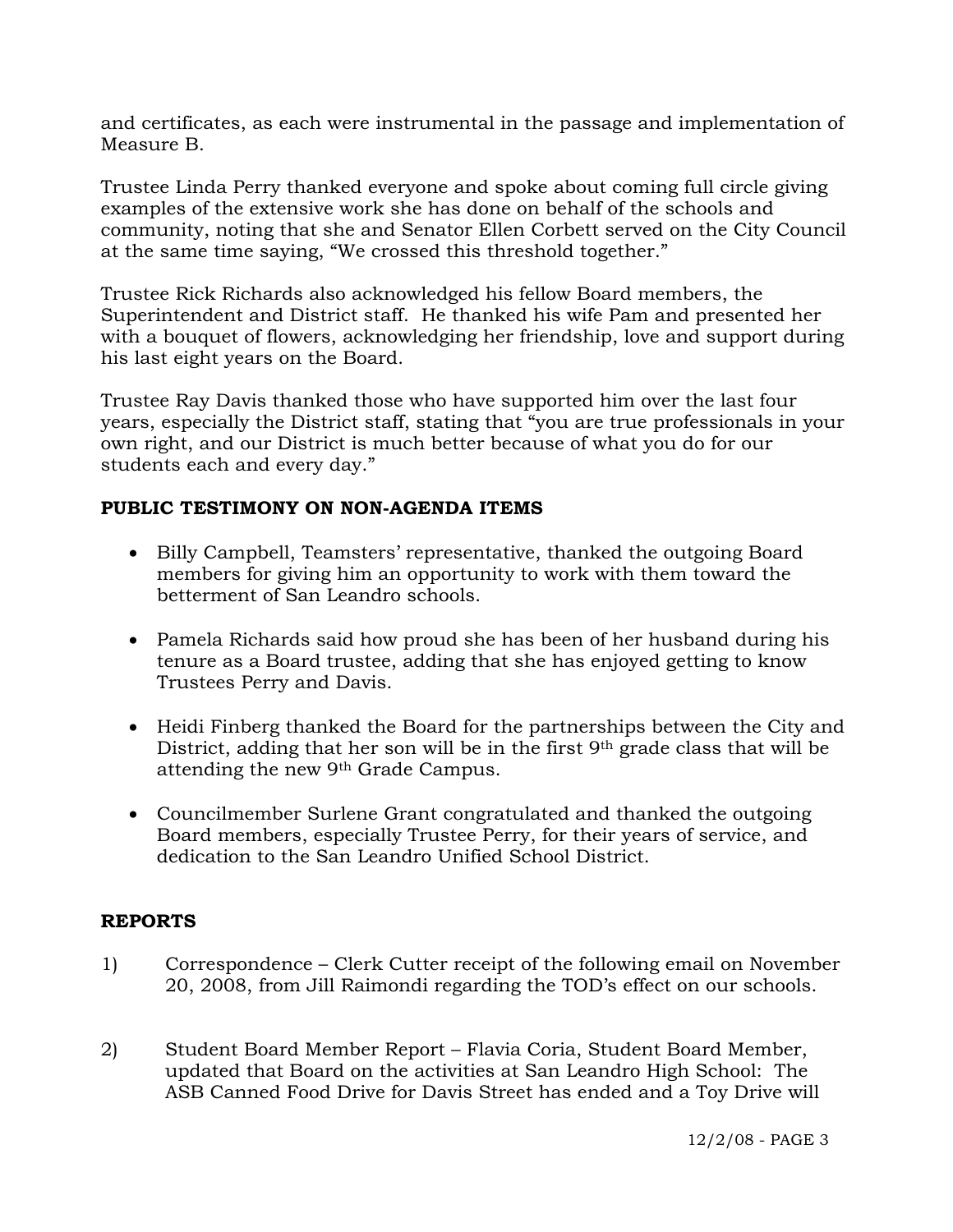begin next Monday, December 8. The Lenny Williams Concert is Thursday, December 4 and the Winter Ball is Friday, December 5. Ms Flavia said that ASB and Key Club members volunteered at the Marina Community Center.

3) Superintendent's Report – Superintendent Lim commented on how proud she was of having the opportunity to working with this Board and wished the outgoing members well. She said that they have done an exemplary job and service to this community and District and have clearly helped tp build and leave a legacy with the District, noting that she hoped to see them at the ribbon-cutting of the new 9th Grade Campus, where their names will be duly noted on the campus plaque.

Ms. Lim also announced that the two-page Measure B newsletter insert in the City News has been distributed.

# 3) Board Committee Reports

• Facilities/Technology – Mrs. Cutter reported that the committee met November 20 and that the committee discussed the Washington ad McKinley Elementary School restrooms – Change Order #4 (final) to Chapot Construction, Washington and McKinley Elementary School restrooms – Notice of Completion, San Leandro High School Music Building – Change Order #1 to Western Roofing, and the San Leandro High School 9th Grade Campus – Amendment #3 to WLC Architects for re-design to increase the matt slab depth as required by California Geological Survey, all of which were being brought forward for Board consideration tonight.

Mrs. Cutter also indicated that the committee would continue to distribute meeting notes to the Board prior to the Board meetings.

• Finance – Mr. Richards reported that the committee met on November 24, 2008, and discussed the San Leandro Unified School District budget planning process including the pros and cons, impact and cost and four potential scenarios. It was the recommendation of the committee that the new Board continue the discussion and consider holding a budget workshop sometime in January 2009.

Mr. Richards reported that the committee felt it was important that new Board have some input into the process, thus it was the recommendation of the committee that the new incoming Board discuss and consider holding a budget workshop for all Board members past and present on a Saturday, or at the time of the new Board orientation for the Business Department in January 2009.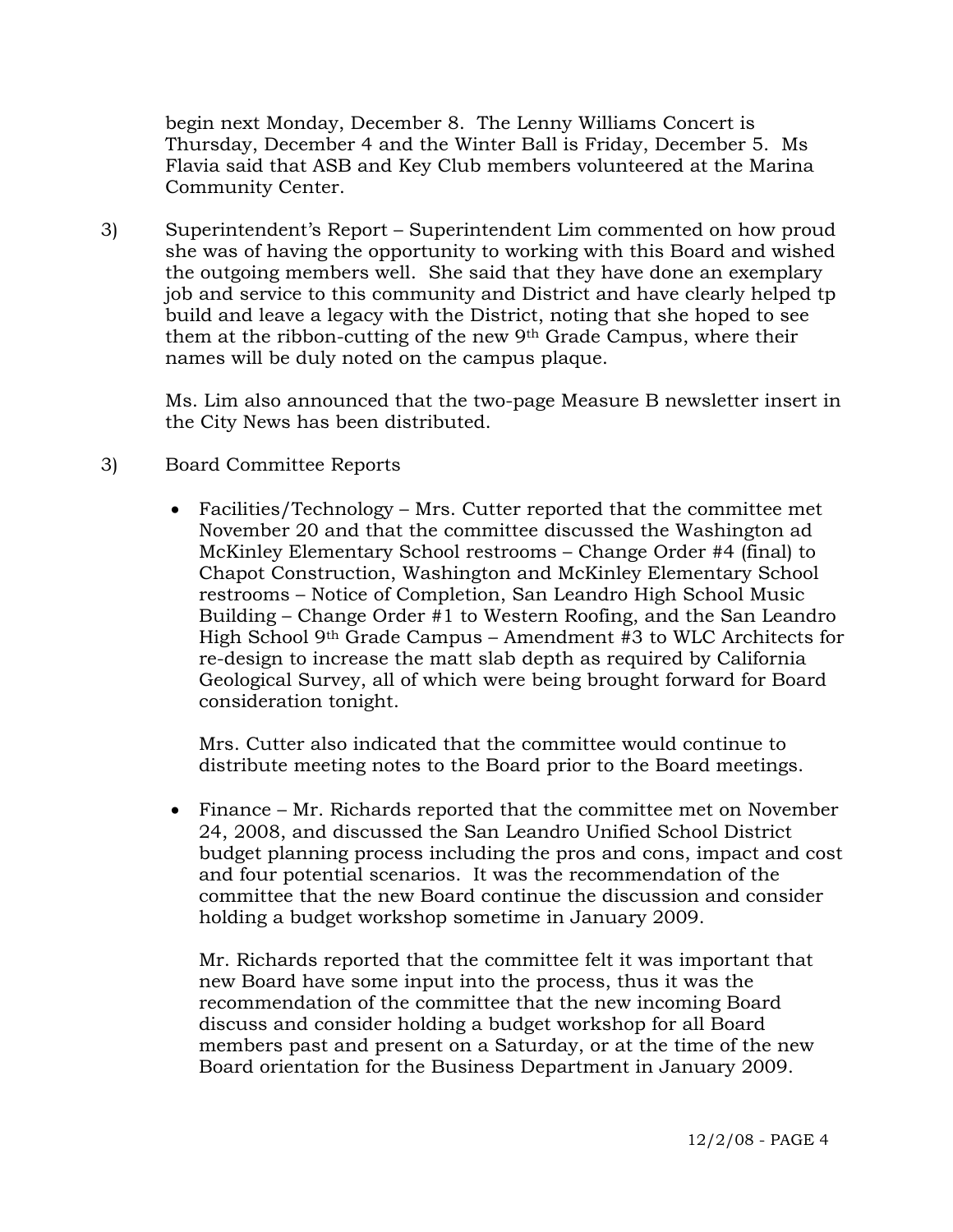• Policy – Ms. Perry reported that the committee met on November 19 and December 2 and discussed three new policies which were being brought forward to the Board for consideration: BP/AR/Exhibits 1 and 2, 6173, Education for Homeless Children, BP/AR 6173.1, Education for Foster Youth, and AR 5111.13, Residency for Homeless Children. In addition the Board received for information and review proposed changes to AR 1240 Volunteer Assistance, and proposed changes to AR 6153, School Sponsored Trips. She also said that additional language with regards to those policies was distributed.

# **CONSENT ITEMS**

Mrs. Cutter asked that Consent Item 2.3-C Proposed Changes to Board Policy and Exhibit E1240, Volunteer Assistance be pulled from the consent calendar.

General Services

| $1.1-C$   | Approval of Board Minutes – October 21, 2008                            |
|-----------|-------------------------------------------------------------------------|
| $1.2 - C$ | Proposed Changes to Board Bylaw 9270(b)-Economic Interest<br>Disclosure |

Human Resources

- 2.1-C Acceptance of Personnel Report
- 2.2-C Renewal of Student Teachers Agreements

Educational Services

- 3.1-C Discard Library Books that are Obsolete, Damaged or In Poor Condition at Garfield Elementary School
- 3.2-C Proposed Changes to Board Policy and Exhibit 6153, School Sponsored Trips
- 3.3-C Carl D. Perkins Career & Technology Education Improvement Act of 2006, 2008-2012 LOCAL PLAN CAREER TECHNICIAL EDUCATION for San Leandro Adult School
- 3.4-C Proposed Revisions to Administrative Regulation 5111.13, Residency for Homeless Children

Facilities & Construction

5.1-C Amendment #3 to Architectural Services with WLC Architects for the

12/2/08 - PAGE 5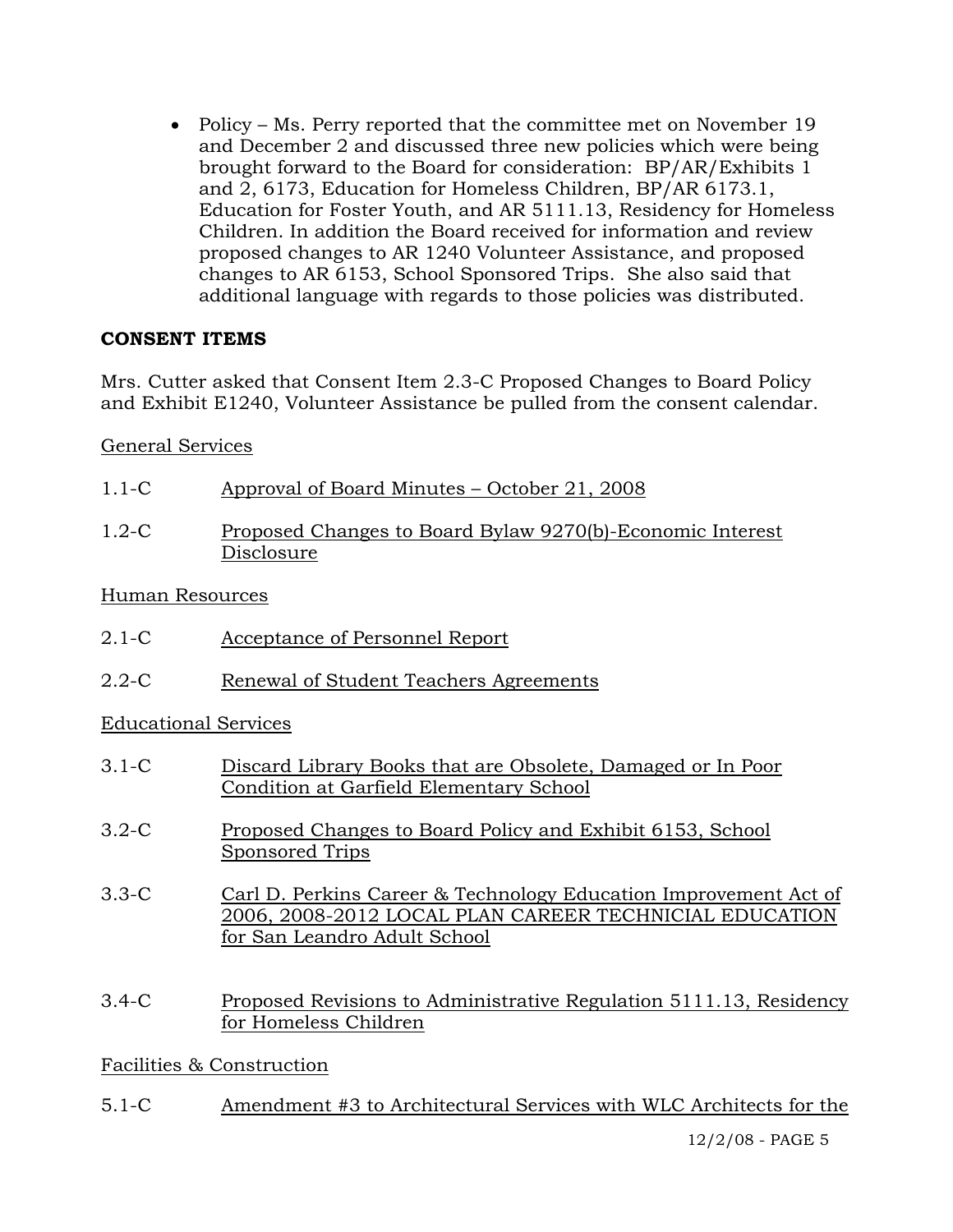|         | 9th Grade Campus to Include Redesign of the Foundation Matt Slab.                                                     |
|---------|-----------------------------------------------------------------------------------------------------------------------|
| $5.2-C$ | Western Roofing Services Contract Change Order #1 for the San<br>Leandro High School Music Building Project           |
| $5.3-C$ | Chapot Construction Change Order #4 for the McKinley and<br>Washington Elementary Schools Restroom Renovation Project |
| $5.4-C$ | Notice of Completion for McKinley and Washington Elementary<br>Schools Room Renovation Project: Bid Package #08-03    |

On a motion made by Mrs. Cutter and seconded by Mr. Katz, the Board approved the remaining consent items by a 6-0 vote. Mr. Cassidy was absent.

# Human Resources

2.3-C Proposed Changes to Board Policy and Exhibit E 1240, Volunteer Assistance

> Mrs. Cutter felt that the language in the third paragraph of E(6) 1240, *"You may choose to see your own physician or medical plan to get the tuberculosis test done. Or if you go to one of the facilities below it will be at your own expense"* needed to be reworded to provide more clarity.

> Following an explanation from the Ms. Perry, Mr. Katz provided this suggestion: "*You may choose to see your own physician or go to one of the facilities below to get the tuberculosis test done, either way it will be at your expense."*

> On a motion made by Mrs. Cutter and seconded by Mrs. Hague, the Board approved the proposed changes to Board Policy and Exhibit E 1240, Volunteer Assistance, with the following amended language on the exhibit, "*You may choose to see your own physician or go to one of the facilities below to get the tuberculosis test done, either way it will be at your expense"* by a 6-0 vote. Mr. Cassidy was absent.

## **CONFERENCE**

## Educational Services

3.1-CF Proposed New Board Policy, Administrative Regulation and Exhibit 5124.1, Parent Technology Acceptable Use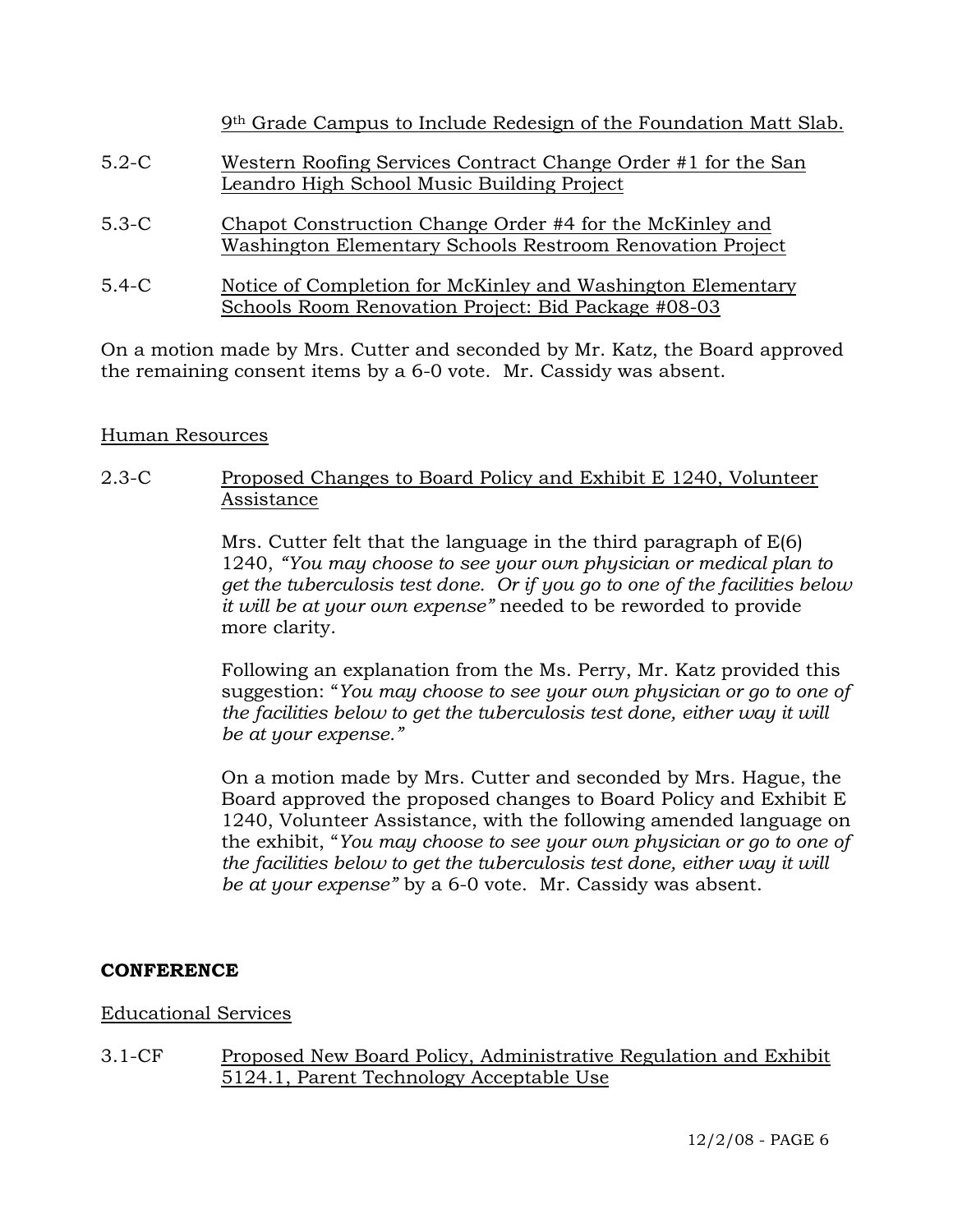On a motion made by Ms. Perry and seconded by Mr. Richards, the Board adopted the proposed New Board Policy, Administrative Regulation and Exhibit 5124.1, Parent Technology Acceptable Use by a 6-0 vote. Mr. Cassidy was absent.

3.2-CF Proposed New Board Policy, Administrative Regulation and Exhibits 1 and 2, 6173, Education for Homeless Children

> On a motion made by Ms. Perry and seconded by Mrs. Cutter, the Board adopted the proposed New Board Policy, Administrative Regulation and Exhibits 1 and 2, 6173, Education for Homeless Children by a 6-0 vote. Mr. Cassidy was absent.

3.3-CF Proposed New Board Policy and Administrative Regulation 6173.1, Education for Foster Youth

> On a motion made by Ms. Perry and seconded by Mrs. Cutter, the Board adopted the proposed New Board Policy and Administrative Regulation 6173.1, Education for Foster Youth by a 6-0 vote. Mr. Cassidy was absent.

## **INFORMATION ITEMS**

### Human Resources

2.1-I Proposed Changes to AR 1240, Volunteer Assistance

The Board received for information and review the proposed changes to AR 1240, Volunteer Assistance.

## Educational Services

3.2-I Proposed Changes to AR 6153, School Sponsored Trips

The Board received for information and review the proposed changes to AR 6153, School Sponsored Trips.

Business, Operations and Facilities

4.1-I Investment Report for September 2008

The Board received for information and review the Investment Report for the month of September 2008.

## **ADDITIONAL SUGGESTIONS AND COMMENTS FROM BOARD MEMBERS**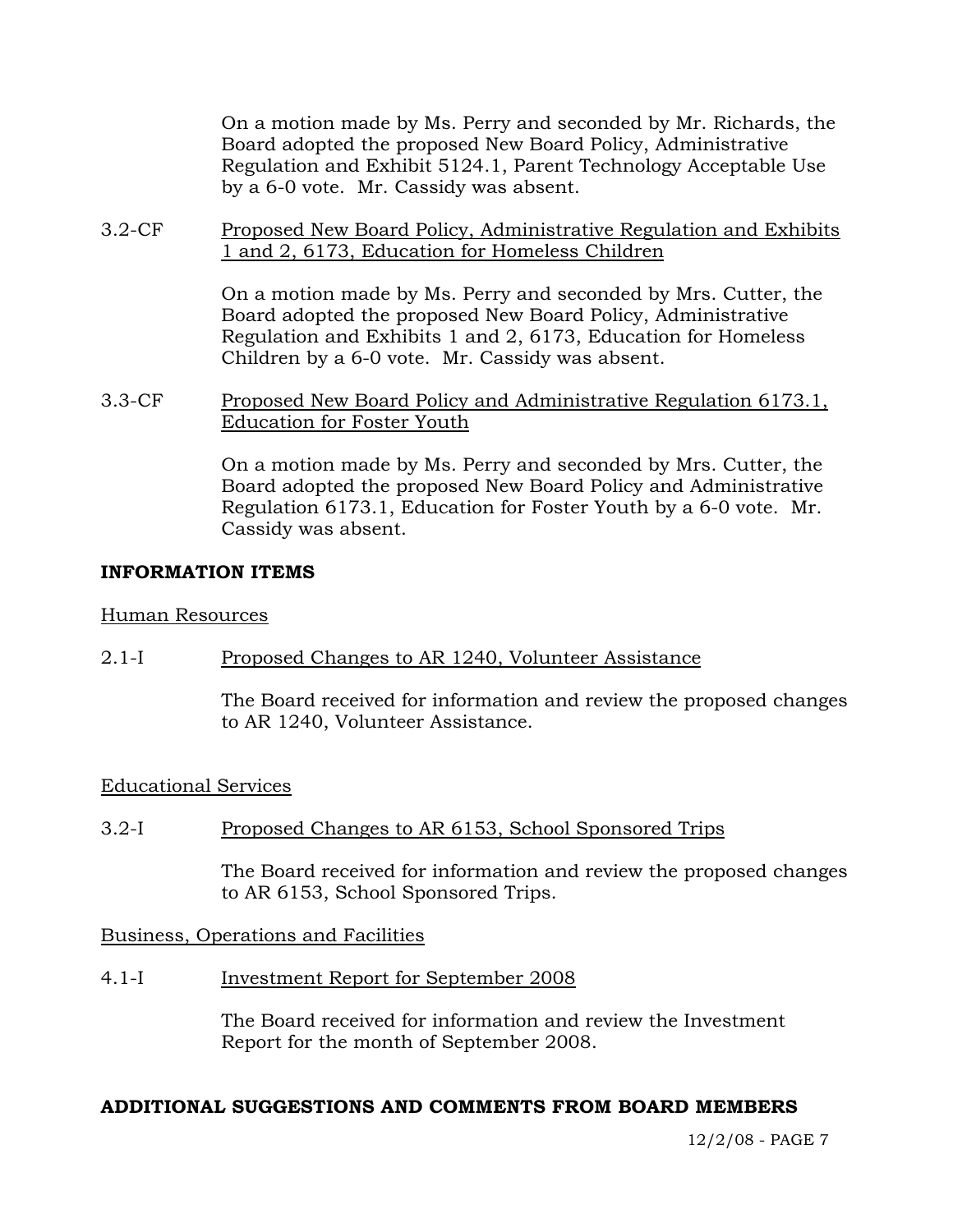- Mr. Richards thanked the District administrative staff for all the work they do to make the District "shine" within our community, and to the Superintendent for bringing a positive change, equity, and closing the achievement gap to the District. He wished incoming Board members and current members good luck, and to continue to help "Keep Music Rockin in our schools."
- Mr. Katz thanked outgoing members. He asked for a breakdown of inter district transfers by grade level.
- Ms. Perry shared the agenda packet for the California School Boards Associate delegate assembly that includes notes on parliamentary procedures for the future board and information for the upcoming assembly. She encouraged the new board to get involved because "that is how change is made which benefits our students."

She briefly updated the board on the City's infrastructure projects and funding, reporting that the City Council approved the Safe Routes to School funding and banned alcohol in the public parks.

- Mrs. Cutter commented that she has enjoyed being on the Board, adding that each of the members have brought their own distinct talents and personalities to the table, adding that she will miss those who are leaving.
- Mrs. Hague commented that it has been an honor to serve on the Board with "your store house of knowledge and history."
- Mr. Davis commented on his experiences and successes the District has made over the last four years, reflecting on his confusion and frustration with the use of acronyms, and the discovery that the District has limited financial resources. He thanked the Superintendent and her staff for all of their help, stating that "you are truly concerned about the education of our children."

#### **ANNOUNCEMENT**

#### **Future Board of Education Meetings**

Special Meeting, December 8, 2008 **(Swearing in and Reception for Newly Elected Trustees)**  Regular Meeting, December 11, 2008 Regular Meeting – January 8, 2009, DO **Proposed Special Board Orientation Meeting – January 13, DO, - Business Services, 5:30 pm**